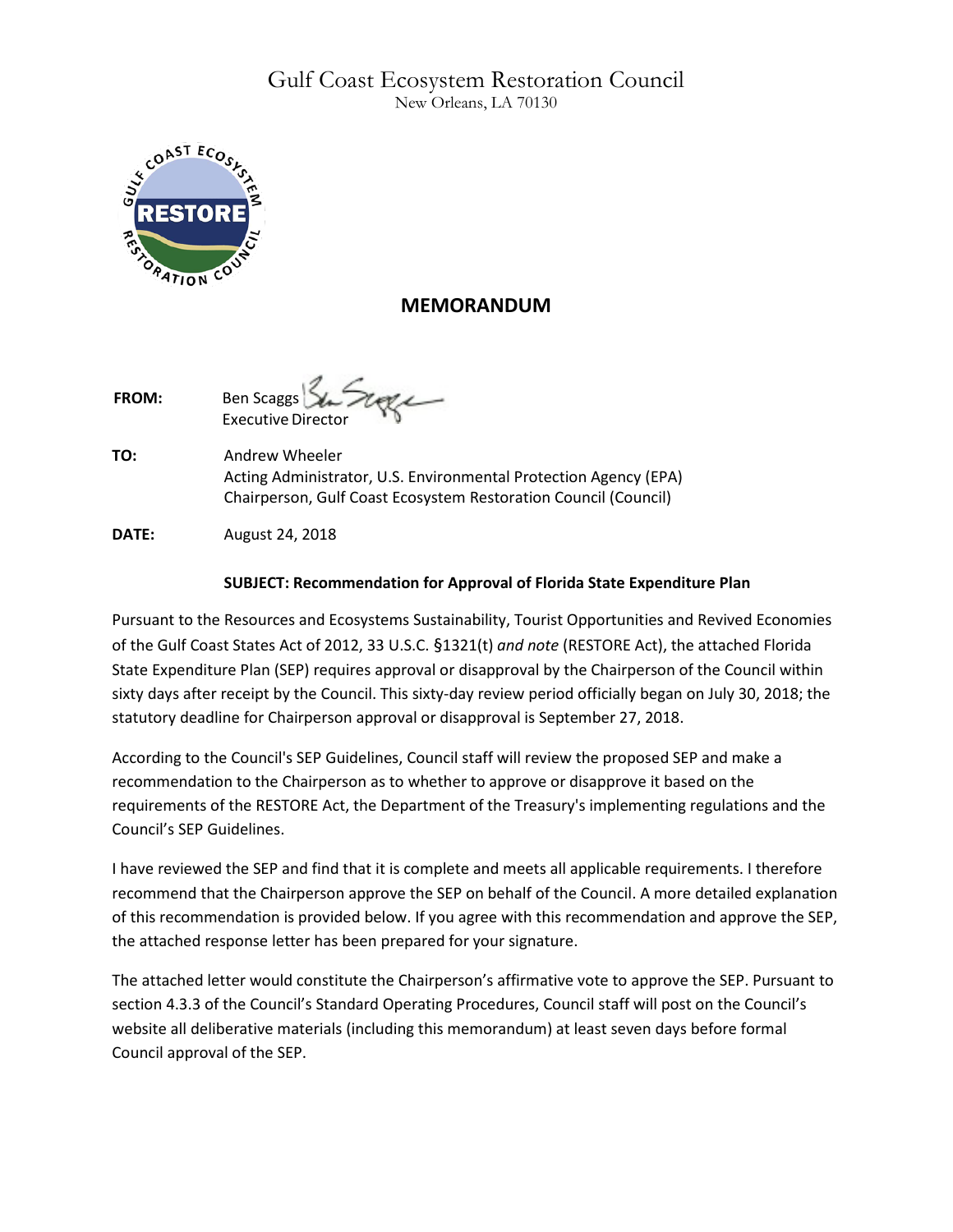Memorandum to Chairperson Re: Recommendation for Approval of Florida State Expenditure Plan August 24, 2018 Page 2

### **BACKGROUND**

The RESTORE Act established the Council as an independent federal entity. Among other duties, the Council is tasked with administering the Spill Impact Component of the RESTORE Act, under which thirty percent of the funds in the Gulf Coast Restoration Trust Fund (Trust Fund) are disbursed to the five Gulf Coast States based on an allocation formula established by the Council by regulation, based on criteria in the RESTORE Act. In order for Spill Impact Component funds to be disbursed to a State or its administrative agent, the RESTORE Act requires each State to develop a SEP and submit it to the Chairperson for approval.

Under the RESTORE Act, the Council itself has no substantive role in the creation of SEPs or the design or selection of SEP activities; these actions are undertaken solely by the State members. The RESTORE Act specifies four criteria that SEPs must meet in order to be eligible for funding under the Spill Impact Component, and when a SEP meets these criteria (and otherwise complies with the RESTORE Act and Treasury regulations) the Council has no discretion to reject a SEP, to select or designate alternative versions of a SEP, or to select or designate alternative activities within a SEP. Although the Council must determine whether a SEP has met the statutory criteria, the RESTORE Act does not grant the Council discretion to separately consider external factors, for example environmental impacts, in its statutory review.

In March 2016 the Council updated its SEP Guidelines, which describe the required elements of a SEP, the process for submitting a SEP and the standards by which the Chairperson will evaluate a SEP. The SEP Guidelines set forth the elements required in a SEP to ensure compliance with the RESTORE Act and applicable Treasury regulations. The SEP Guidelines reiterate the four statutory criteria that all SEPs must meet:

- 1. Each activity in the SEP must be eligible for funding under the RESTORE Act.
- 2. The SEP must contribute to the overall economic and ecological recovery of the GulfCoast.
- 3. The SEP must take into consideration the Council's Comprehensive Plan and be consistent with the goals and objectives of the Comprehensive Plan.
- 4. No more than 25% of the funding made available in a SEP may be used for infrastructure projects under eligible activities 6 and 7 (i.e., coastal flood protection, port and other infrastructure projects) unless a waiver is provided as described in the RESTORE Act.

The Council staff review found that the Florida SEP meets all four of the required criteria. The review also found that it was complete and met all of the other requirements set forth in the SEP Guidelines. These requirements include descriptions of the financial controls and other financial integrity mechanisms that will be used, a description of the process used for preventing conflicts of interest in the development and implementation of the SEP, project-specific information, a certification that all